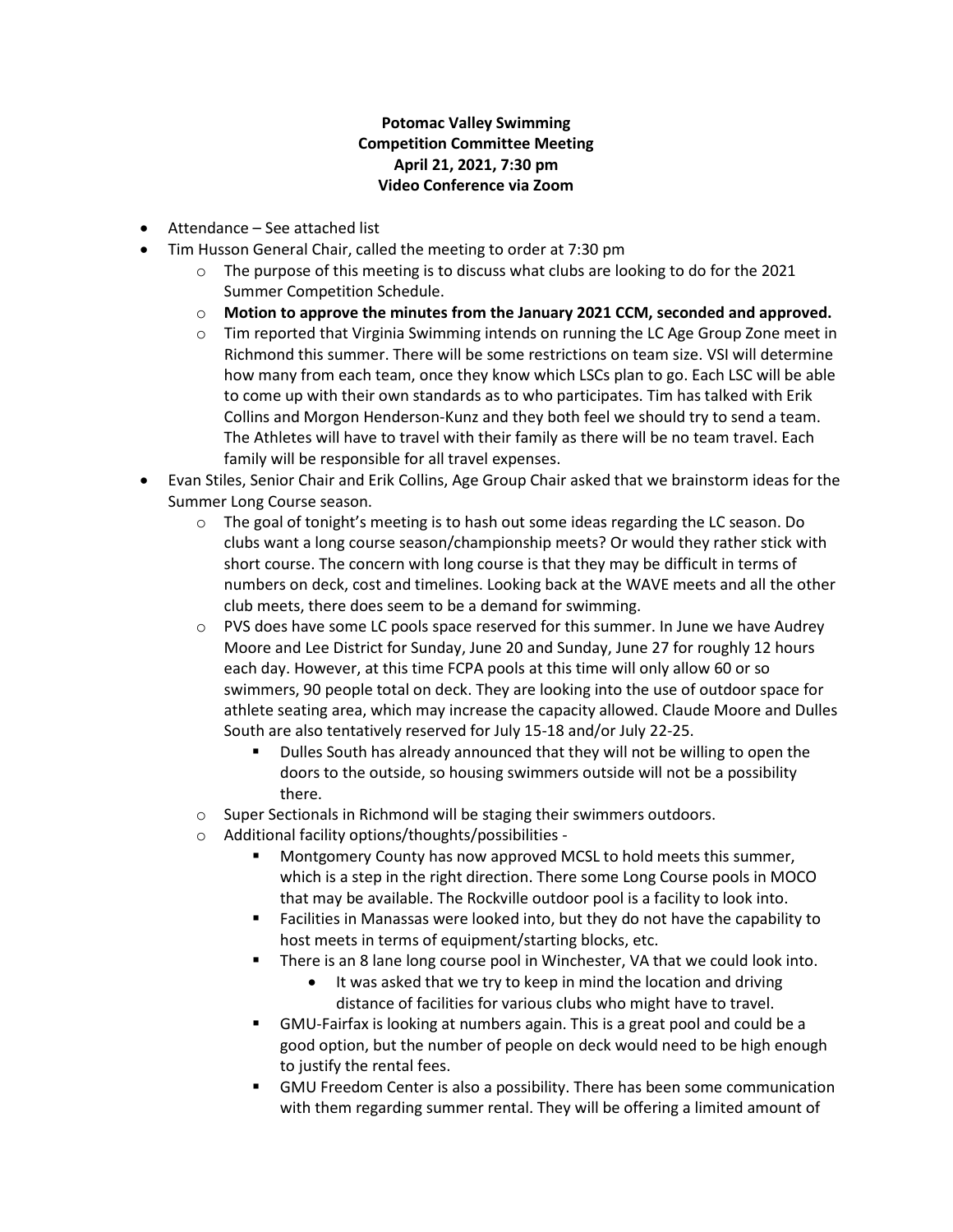summer camps, therefore freeing up some dates and times for a multi-day meet rental. The number allowed on deck is still being determined, but several feel this may be a good location option.

- Fairland Aquatic Center will be holding a meeting this month to discuss whether or not they plan to allow meets and/or the guidelines they will be following.
- Clubs should reach out to Claude Moore, they will have LC time in the evenings and may be able to host some smaller meets during the week.
- $\circ$  The Virginia Governor will be holding a press conference in the next couple weeks. It is anticipated that he will be lifting some restrictions. However, we must keep in mind that counties and facilities will also have to lift their restrictions.
- o General thoughts/comments/idea from the coaches:
	- Should it be PVS responsibility to come up with the format? Or should we just leave meets up to teams. Do we want to focus on LC or stick with primarily SC for the summer? There is a concern that if we leave it up to clubs to host meets that some of the smaller teams might be left out and not have the opportunity to compete this summer.
	- What is we used a similar format that we used in March, then we adjust the numbers to work at the various facilities.
	- We do need to keep in mind the budget implications on the LSC when trying to host any LC meets. Due to reduced numbers on deck and extended timelines, there is a concern that entry fees will need to be raised. The financial piece may be a hurdle that we cannot climb.
		- Long Course meets were put in the 20-21 budget. PVS would certainly do what they can to help and make meets happen, if at all possible.
	- Who are we looking to service? MCSL, NVSL, CC leagues will all be able to swim, so younger swimmers will be in the water. Maybe we start with a plan for the 13 & Overs and then add the younger age groups as restrictions are loosened or facilities start to allow more on deck.
	- Should there be a Long Course season or should we stick with Short Course since we know we can get the pools?
		- Many clubs indicated they would prefer to Long Course meets.
	- We could create a championship style meet with Sectional times cut for those trying to qualify for Futures. Then do another round of SC meets for those in the younger age groups.
	- We could run a meet for the 14 & U where they do short course in the morning for prelims, then long course for finals. This will service more swimmers in the morning.
		- A facility would have to be willing to switch the pool from short course to long course in the middle of the day, several days in a row.
		- Another variation would be to do prelims at two short course pools, split either by gender or by age group, then a separate LC pool in the evening for finals.
- o Next Steps:
	- A survey/questionnaire will be sent to clubs in the next week to get additional information and gauge type of meet most desired, what plans clubs currently have for their summer season, most effective way to use the facilities we already have reserved, preference on short course or long course.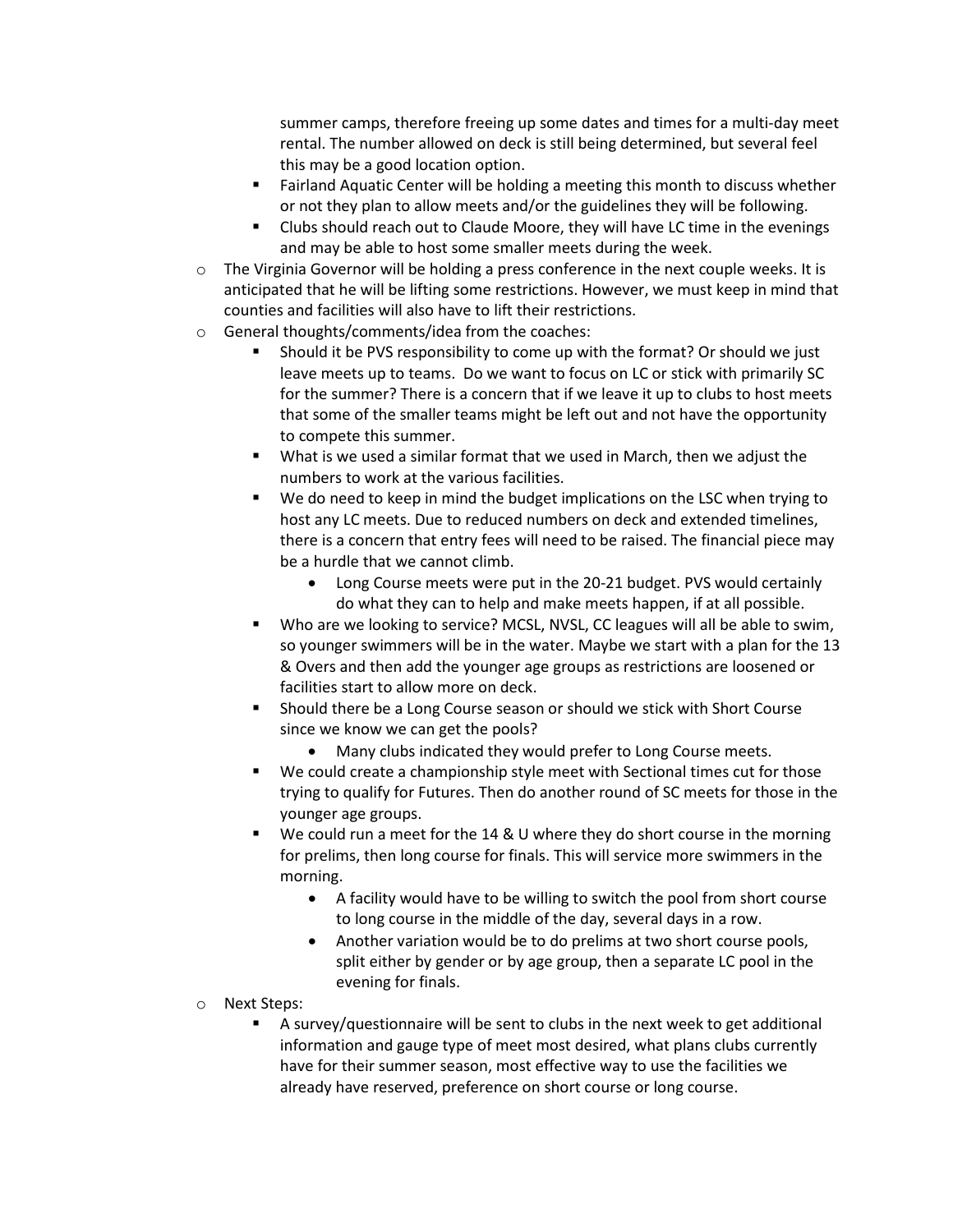- A task force will then use this information to create a PVS championship style meet, create the meet format and qualifying times.
- Once the dates and formats are agreed upon, the meet announcements will be written. We anticipate that there will be both short course and long course cuts for any sort of championship type meet this summer.
- They will also work on what to do with Audrey Moore and Lee District for the two Sundays in June. The general thought is to do three or so small meets at each facility on each day, to accommodate as many teams as needed.
	- o If this happens, then participating clubs will have to step up to host or co-host these meets.
	- o PVS Open meets will have to be able to accommodate all clubs who wish to participate. Individual clubs can still host their own meets as they see fit. Do we have the time and space?
	- o We will need to be mindful of the entry fees that may come with these different types of meets (PVS hosted vs Club hosted). Parents see the fee differences.
- $\circ$  Reach out to Evan if you are interested in being on the Task Force to create the LC plan.
- $\circ$  Clubs can reach out to Tim to advertise any meets they have coming up, and can be added to the schedule. Then get in your sanction request and meet announcement.
- $\circ$  If any club is interested in using the Rockville outdoor pool, then write a full proposal and submit to the County. All meet information and protocol will have to go through the Montgomery County Health Department before a decision is made.
- PVS Is here to support the swimmers/clubs, we do not have unlimited funds, but we are in a good financial state and we have been able to give back to our clubs both last year and this year. If we can do something that supports the entire LSC wisely, that is what we will do.
- Thank you and goodnight.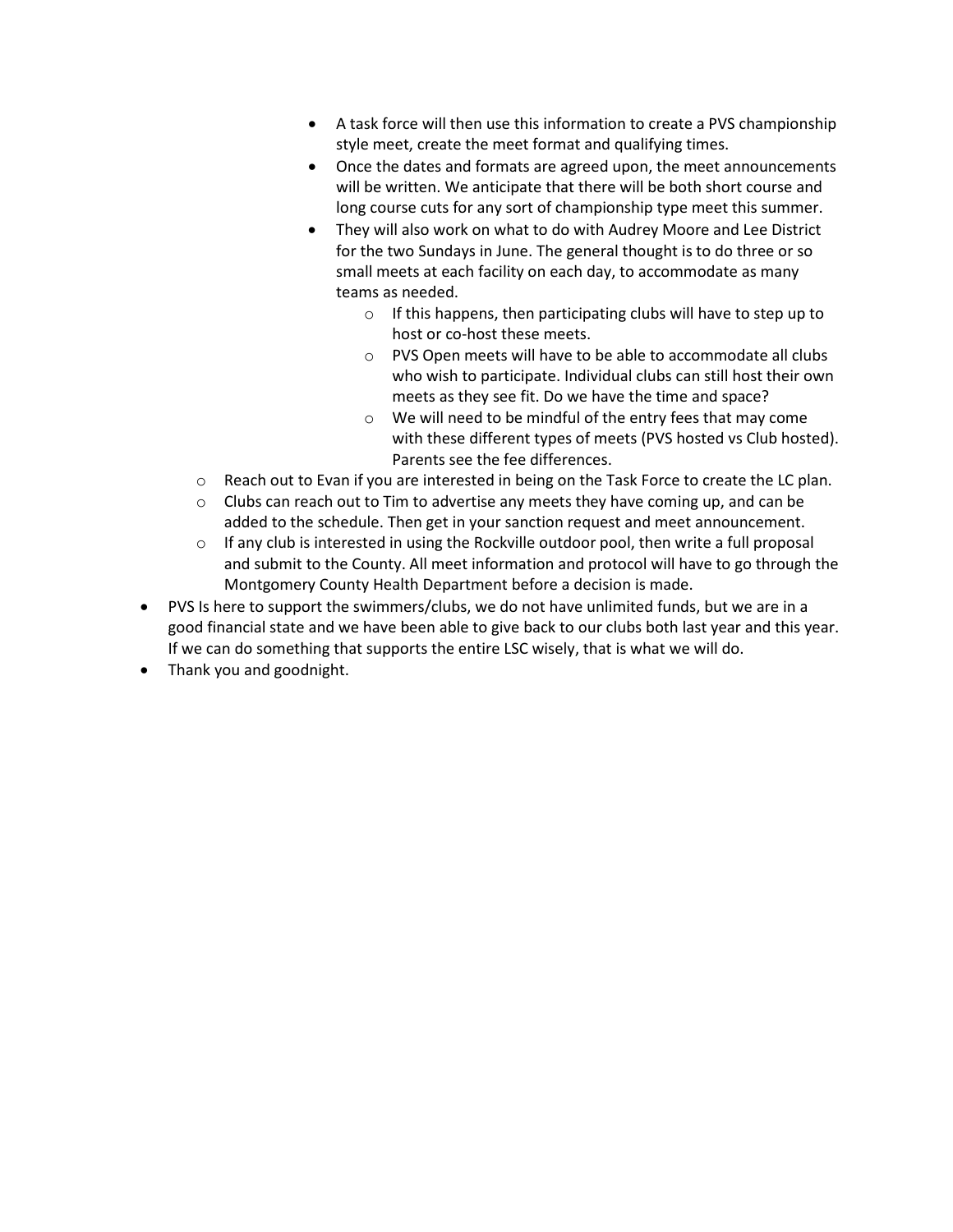## 2021 Spring Competition Committee Meeting Attendance

| Name                   | Club        |
|------------------------|-------------|
| Tim Husson             | <b>PVS</b>  |
| <b>Kent Williams</b>   | <b>RMSC</b> |
| <b>Shelley Gesker</b>  | YORK        |
| <b>Terri Marlin</b>    | <b>PVS</b>  |
| JaNise Hyson           | <b>ASTS</b> |
| <b>Heather Haddock</b> | MAKO        |
| Karyn McCannon         | <b>NCAP</b> |
| George "Kyle" McDaniel | <b>NCAP</b> |
| Ray Benecki            | <b>FISH</b> |
| Pete Morgan            | <b>NCAP</b> |
| <b>Greg York</b>       | <b>YORK</b> |
| <b>Evan Stiles</b>     | AAC/PVS     |
| <b>Bob Brofft</b>      | PM          |
| Teresa Meike           | SNOW        |
| Jenni Halem            | TIBU        |
| <b>Thomas Ugast</b>    | <b>NCAP</b> |
| Lynne Gerlach          | <b>MSSC</b> |
| John Tollefson         | <b>TOLL</b> |
| Dan Rhinehart          | <b>LIFE</b> |
| Carolyn Kotarski       | <b>PVS</b>  |
| Dominique Banks        | <b>ASTS</b> |
| Reid Owen              | PМ          |
| Priya Aurora           | <b>TANK</b> |
| Mark Eldridge          | <b>RMSC</b> |
| <b>Erik Collins</b>    | SNOW/PVS    |
| Gabriel Ibanez         | <b>BWST</b> |
| Jason Cochran          | MACH        |
| 15714364433            |             |
| Shawn Mansfield        | VLAC        |
| <b>Bruce Gemmell</b>   | <b>NCAP</b> |
| 12024490318            |             |
| Logan Arnold           | GWU         |
| Melanie McKula         | SDS         |
| Robert Walker          | ASA         |
| Tim Kelly              | <b>NCAP</b> |
| Joseph Flaherty        | JFD         |
| Cherlynn Venit         | PAC         |
| Matt Salerno           | FXFX        |
| Mat Campet             | <b>YORK</b> |
| Paris Jacobs           | MACH        |
| Mark Faherty           | <b>NCAP</b> |
| Aaron Dean             | OCCS        |
| John Aldonas           | <b>NCAP</b> |
| Dan Jacobs             | <b>MACH</b> |